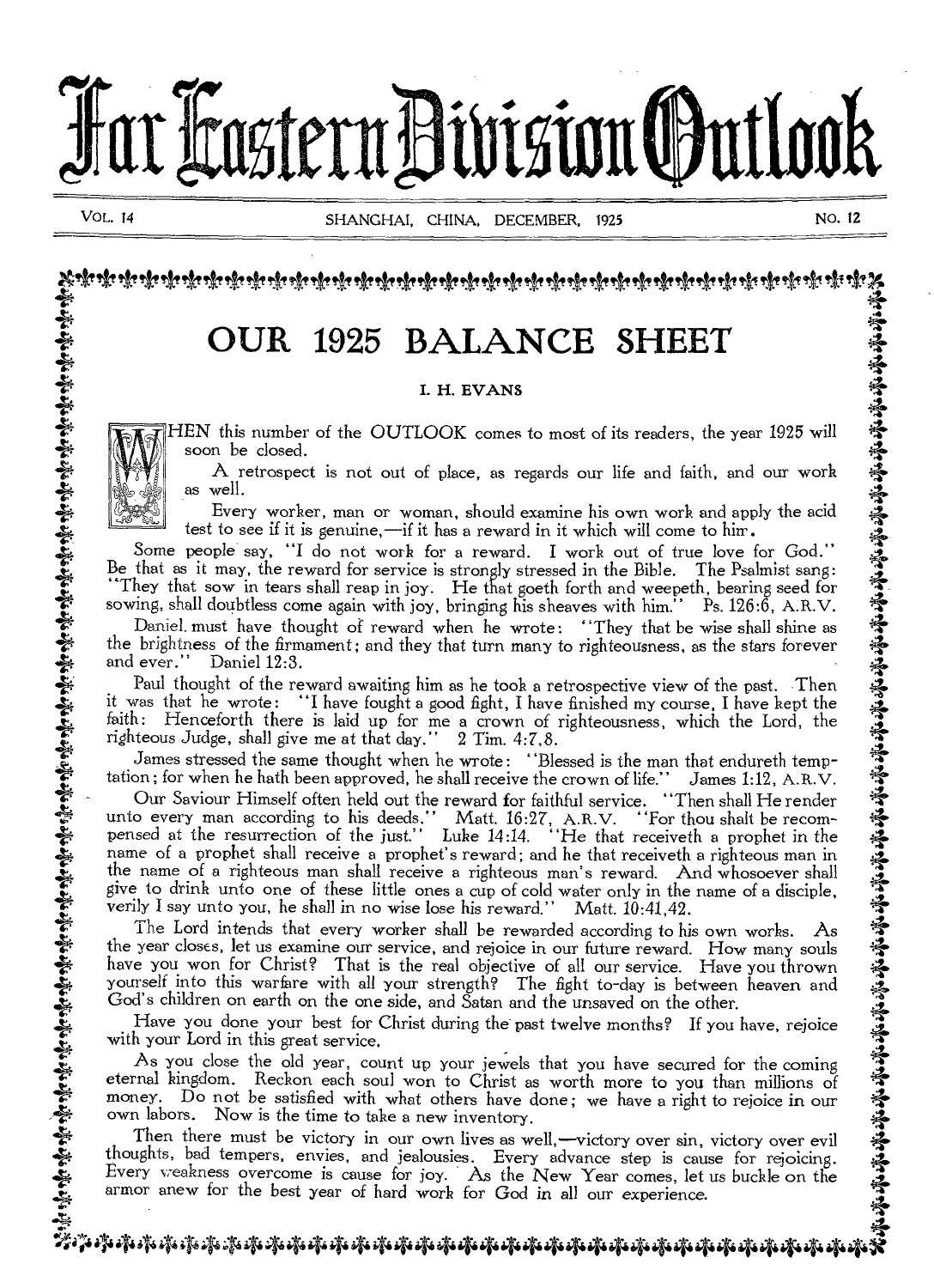### Practical Suggestions Regarding Successful Industrial Work in Secondary Schools

#### **The Choice of Practicable and Profitable Industries**

*(Synopsis of a paper presented bt Brother H. L. Graham, of the Shantung Mission,* before the *Educational* Convention, *Shanghai, April, 1925)* 

IN countries of the Far East, where the standards of living are so low that most of the people live a hand-to-mouth existence, the majority of our young people find it impossible to secure the necessary funds to attend those of our secondary schools charging sufficient tuition to cover board and incidental expenses. Were the Mission Board able to supply the funds to support these young people in school, which it is not, such a policy would be very unwise, and one calculated to give a training which would not fit them for future usefulness in the work. Thus it is that profit-paying industrial work, in many cases, offers the only means of conducting our secondary schools upon a rational basis.

Naturally the first problem to be solved is the selection of an industry, or industries, which will not only furnish the students with healthful physical labor, but will also provide sufficient income to meet their board and expenses. Owing to the limited wants and simple habits of the peoples of the East, the field for manufactured articles is not very large; and in most of these endeavors a mission school cannot hope to compete, because of the apprentice system, and the sweat-shop methods employed by the native artisans. The easiest course is to produce something which, because of its superior workmanship, high quality or cleanliness can be readily sold to foreigners in the East, or exported to Europe and America. However, from the standpoint of the students after leaving the school, an industry, the products of which can be disposed of locally, would seem to be more practical.

The industry should not demand high technical skill, nor should it require excessively expensive or complicated machinery. The class of students we have to deal with in the secondary schools, coming as they usually do from the country, pick up even the simplest work slowly; and when it is necessary to learn to adjust and operate complicated machinery, a student, by the time he becomes an efficient worker, would be ready to pass on to a higher school. Oriental rugs and foreign weaving machinery have been tried and found wanting in these respects.

The manufactured article, or articles, should be in steady demand at all seasons of the year. With the limited operating capital our schools have at their disposal, it is hardly possible to carry on with an output which can be sold only at a certain time of the year. Machine-made ice and woolen hose would come in this category.

A most careful investigation of existing local conditions, market possibilities, and probability of ready disposal of products is absolutely necessary before launching out in any industrial enterprise. By all means one should begin as small and as simply as possible, and feel every inch of the way. Only thus can be avoided the purchase of expensive machinery, only to be rejected later as unsuitable or impractical, or the manufacture of a line of goods which for some reason will not sell, involving a great waste of time and consequent discouragement to the students. Only after one or two years of experience, during which time many changes and substitutions will undoubtedly be made, and when it is demonstrated beyond any possibility of a doubt just what the requirements are, then and not until then should any heavy investment be made in machinery and equipment.

Keeping in mind the peculiar requirements of each individual school and the local market conditions, the following suggestions would appear to us to offer possibilities in the way of successful industries:

- For Boys: 1. Truck Gardening, with hot house equipment and<br>facilities for all year work. Other activities could<br>be combined with this, as apiculture.<br>2. Vegetable and fruit-canning.
	-
	-
	-
	- 3. Health Food Industry.<br>4. Bakery. .<br>5. Art Work,—producing,for example,colored carved picture frames, hand-painted silk lanterns.<br>6. Goat Dairy, in connection with farm or garden
	-
	-
	- 7. Towel Weaving. 8. Wrought Iron, producing office, school and church furniture.
- For Girls: I. Handwork, as luncheon sets of cross stitch and cut work, lace making, applique in oriental designs, silk underwear, crochet work, tatting, knitting, stuffed toys, and so forth. 2. Candy Industry.

Industries for girls present very few difficulties in the matter of providing sufficient working capital, and in finding a ready sale for the output. If the hand work is done neatly and proper patterns used (oriental designs are always in demand), the work can be made profit-producing from the very beginning. Efficient advertising locally and a few reliable connections in the States to act as distributing centers, will dispose of all the handwork produced. Many industries have failed completely simply because the products were not properly or sufficiently advertised.

In the case of handwork in the girl's industries, the girls should have regular calisthenic exercises and out-of-door games several times during a half-day work period. This is a point which should never be overlooked.

It is always well to foster more than one line of industrial work, unless the product be a staple which everyone mug have, and which will sell the year round. Even here pricecutting by competitors or some unforeseen contingency might completely disrupt the industry, cut off all profits,— and threaten the exigence of the school. Rather than carry all the eggs in one basket, a judicious distribution would be the part of wisdom. Where two or more industries are conducted, should one suddenly cease to be profitable, the other would carry the school over the period of adjustment.

#### **An Open Letter**

*Sanitarium, Napa Co., California.* 

#### *Dear Friends in the Far East:*

THE beautiful and very useful present sent *in* care of the Doctors James has reached us, and we express to you our great appreciation of this kind thought and remembrance. About all we can say on our part is, *"Buh* pei *buh pei, buh gan*   $d$ ang, buh gan dang.

While this is true, in its acceptance we assure you it is with the kindest thoughts and remembrances of you all. Of the pleasant associations we have had with you in the work in China, this beautiful gift will be another constant reminder.

It has been most difficult for us to break the pleasant connections and associations with friends and fellow-laborers in the work in that field. While under present conditions this separation seems necessary, please remember, *"o-men dy shen-ti sui ran buh dzai na li*, *0-men dy sin chang shi yu ni-men lung dzai."* 

Our prayers shall ever be for the success of the work in which you are each engaged, and we shall to the extent of our ability, and wherever we are, endeavor to advance the work of God both here and there.

We shall always appreciate hearing from our China friends, and we would also ask a continued interest in the prayers of all that if it can be consistent with His will, we may see the way open for us again to unite our efforts with yours in the finishing of the work in China.

With kindest regards and Christian love,

We are, very sincerely,  $\bigcirc$ . A. HALL.

ELIZABETH B. HALL.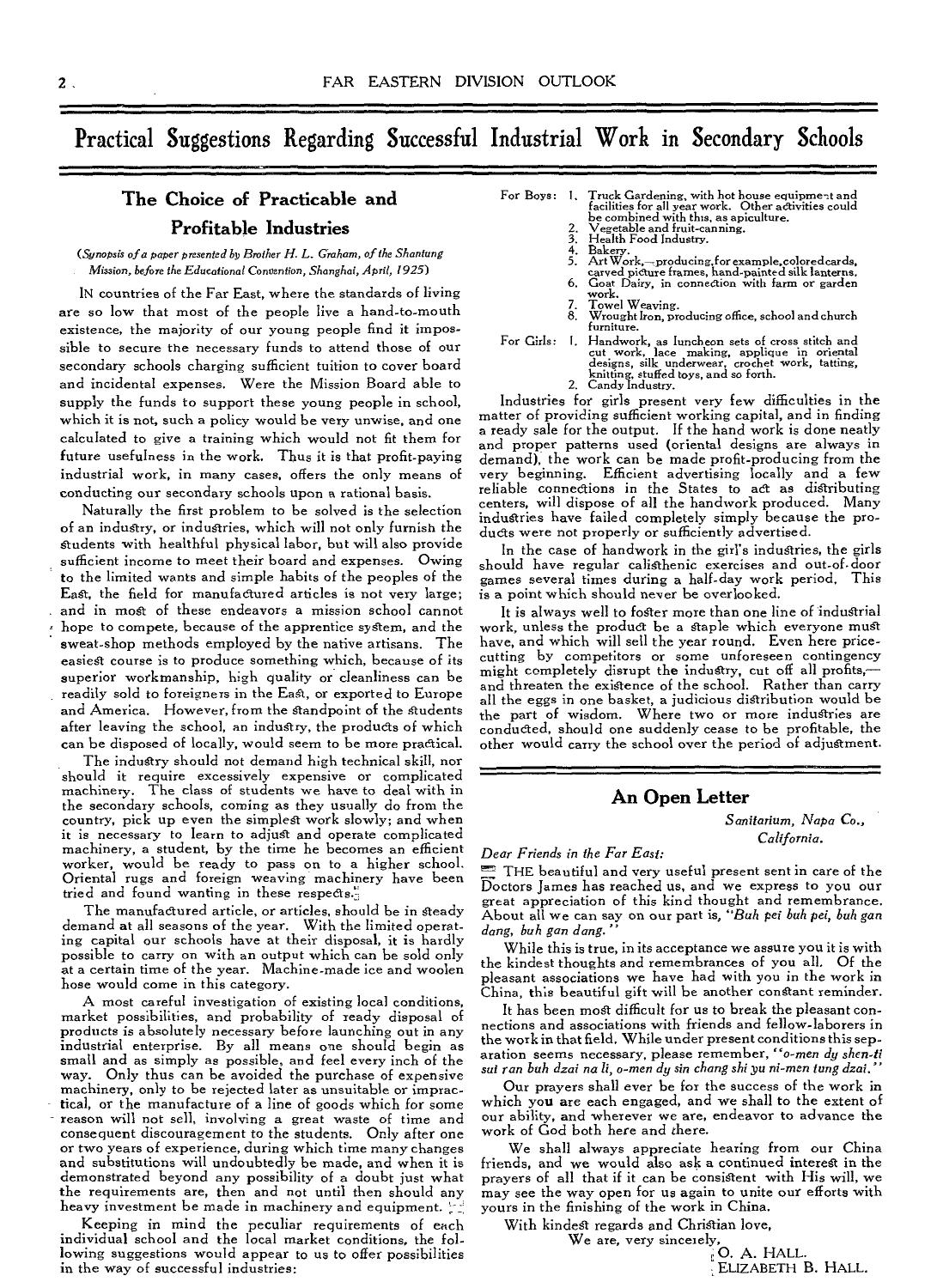

#### **Honan—Our Pioneer Province**

#### FREDERICK LEE

It was a privilege to return to Honan after a number of years of absence. I found the once little compound, which has now expanded to quite a good sized one, dotted with fine large trees, and filled with an air of calm as well as activity. As I looked about, it appealed to me as an ideal mission station. I was glad to see this representative place in old Honan where our work was begun with so much sacrifice, in the early days when Doctors Selmon and Miller first came to China.

I found old Pastor Liu here. He has been with us from the small beginnings in Honan. He is still a faithful warrior, anxious to see the completion of the work. It was a pleasure to talk with him and hear of the little outstations where the humble farmer folk gather from Sabbath to Sabbath. He told me that Djou Gia Ko, that pioneering station, which has made little progress for many years, is now putting on new life. There seems to be a new spirit working within the little flock. A lay member is the center of the activity. He not only encourages the members of the church to greater endeavors in behalf of lost souls, but the local evangelist as well. Many of these humble lay members in the church in Honan are setting an example to our workers, of faith and good works.

We have made our best gains in the Shang Tsai district, where Dr. Miller was located during his first years in China. A large company of people meet in the city each Sabbath, and there are several outstations surrounding the city. Pastor Liu had just returned from this district where he had held a baptismal service.

Old Honan is bestirring itself. There are now quitea num.. ber of auto roads. The main routes of travel are now covered by steam launch or automobile. Where once it was necessary for us to take many days to visit an outstation or make the rounds of several stations, it now takes only a short time with the automobile which our mission owns. This is a great saver of time and expense as well, for there is no more expensive travel than the slow-moving conveyances of old China.

Yes, we are now talking of new China. There may be things in the new China which we do not like. The awakening of the Chinese is beginning to be realized. One is astonished at the initiative manifested at certain times. The old arguments are no longer heard. A new vocabulary is coming into use. Even in old Honan these new movements are making headway.

We were glad to find every branch of our work in Honan making good progress. Here in the *compound* at Yencheng every branch of our work is represented. We have a school this year with an enrollment of 143. We have a hospital filed with patients, with a number of beds in the large front hall. The dispensary is taking care of a thousand patients a month. I was surprised to find a branch of the dispensary at the railroad station, which was being taken care of by our old cook Fan Deh Yu, who is now quite *a*  full fledged nurse, if not a practical doctor.

I need to say little of our book work in Honan, which

has been fostered during recent years by Brother Longway. It is an astonishment to all who know the old Honan. We used to say, "It can never be done," meaning that Honan would never make much of a showing in the sale of literature. But we find it heading the list. I was astonished to meet Djou Keh Ming the present field agent. How I remember his failures amd discouragements. He could not *sell* books or papers. After he had visited a few officials in his territory, he could find nothing else to do. He was on and off for several years. When I reminded him of this, and expressed surprise at what he was doing, he only smiled and said, "We have learned a great deal since then." Yes, some are learning to carry responsibilities and lead in the work. Many times we feel that we are not making much headway in this direction, but when we look back and see the long road over which we have passed, we see much for which to thank God and take courage.

I was glad to find the brethren and sisters heading the work at Yencheng all full of zeal and courage. Every one has a heavy load. Brother Hilliard, the secretary-treasurer, is looking after the general mission work during the absence of Brother Strickland, who is on furlough. Brother Longway is first in one province and then in another, looking after the Union book work. Brother Clark, who came to China only this spring, is heading the Yencheng school while studying the language. This was a hard task to place on a man. Yet as the Chinese would say, "Muh yu fah dzi" (there is no other method). We had no one else to take the school while Brother Clark attended language school. But we were glad to find him cheerfully tackling this double task.

Dr. Butka, who has only recently come to China, is also very busy in his Dispensary-Hospital. He is performing great things for these poor people. While they are spending much time in the study of the language, both Dr. and Mrs. Butka are working hard for the relief of suffering, and the training of nurses. I found Miss Johnson very much interested in her work, and she might well be judging by the bright Chinese girls she had around her, whom she was helping to train as nurses. She told me that the first class of nurses will be graduating soon.

The work in Honan is onward, and we believe that there will be a rich harvest of souls from this province when the Lord c mes.

#### **Nanning, Kwangsi, China**

#### P. V. THOMAS

I RETURNED to Nanning recently, after an absence of about four months, two of which were spent in Hongkong. One month was spent in Pakhoi and Limchow, where we had a very profitable, and to me encouraging, meeting. Eleven were baptized, which is some recompense for the hardships and inconveniences we have been put to this year. Several others are awaiting b: ptism here at Nanning and At other chapels.

Following Limchow, Brother Chow and I made a canvassing trip to Hou How and Kingchow on the island of Hainan. It was a pleasant and profitable time. We took about one hundred subscriptions to the *Signs,* besides renewing the acquaintance of a former inquirer. Some seed has been planted and a few friends won, which may be *a* help later in opening up permanent work there.

Dr. Coffin and I returned together, leaving our families at Hongkong for the present. We came through without mishap, and had a much quicker trip than we had anticipated. Nanning is peaceful.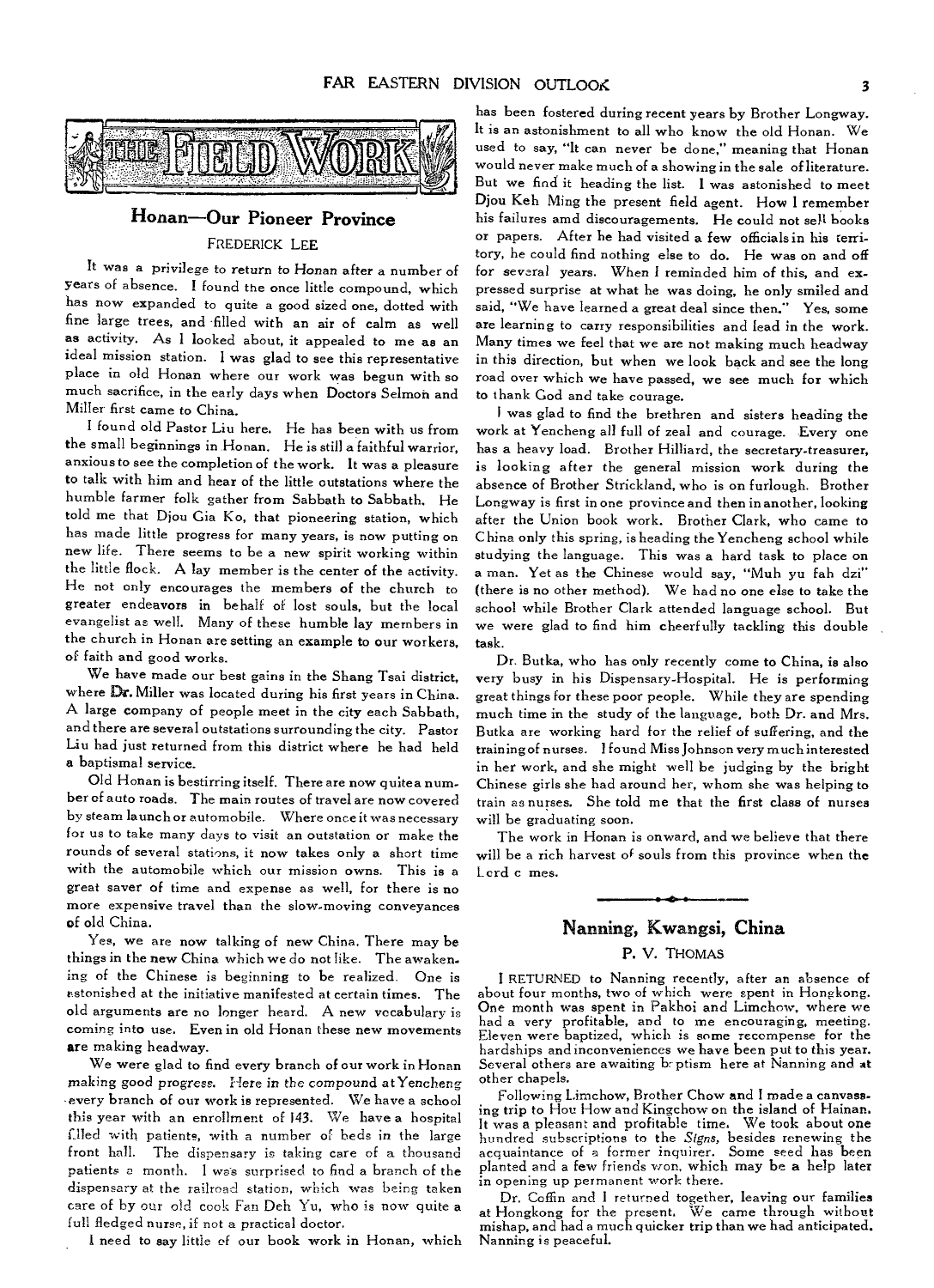#### Among the Border Towns of West Szechwan

#### J. N. ANDREWS

I RETURNED a few days ago from a really good trip up along the Border, lasting over six weeks. I had hoped to start earlier in the season, but delayed till August II, waiting until the situation in West China seemed a little more reassuring. We followed the same route that we took two years ago, at the time of the earthquake, and the journey was much the same, though we went to some new places also. I and my Chinese and Tibetan Dispensary helpers rode horses, and we had six yak loads of tracts, medical supplies, tents, food and bedding.

We went by the usual road to the west of Tatsienlu, which turns north after passing Chae Do Pass, at an altitude of 13,500 feet. Beyond this pass we are at an altitude of about 10,000 feet. The hills were green and covered with flowers at this season, and many nomads were about with their herds. We spent the first Sabbath at Tallin, a small town with a large lamasery, giving out a good quantity of literature both at the lamasery and on the street. Tibetans everywhere seemed very willing to take the literature, and were friendly almost everywhere we went.

The next town, is Dawu, where are a Chinese magistrate and a French Catholic Mission. Dawu, is located in a long and wide valley, fertile, and with a large farming population. There is a big lamasery here, with many lamas. We stayed at this place nearly a week, treating many patients, having talks with different ones, and giving out literature.

The next, Changgu (or Dranggu), is the place devastated nearly two years ago by the earthquake. The region is gradually being built up again. Many were glad to see us, and we treated some cases and gave out much literature-We stayed only a day at this place, going on three days' journey to Kanze (or Gantze).

The Tibetans do not usually build towns, but here and there groups of two or three houses. All along this way to  $\rm{K}$ anze are very many farmhouses, with really a large population. It is a well-travelled road, and we passed caravans of hundreds of yak coming or going, with tea for the interior, or hides and wool for Tatsienlu. Also many travelers were met on the road, some on pilgrimage to Lhassa, or lamas going to some special meeting at a lamasery. To all of these we gave tracts as we met them.

The great plain of Kanze has the largest population in Eastern Tibet. It is a rich farming section, and has several large lamaseries, the largest on the whole border. Thousands of lamas are supported in this region. A Chinese magistrate is located here, but the authority of the Chinese is almost nonexistent at present. We spent nearly a week at Kanze, and gave out a great deal of literature.

In these lamaseries one does not often find the whole membership present at one time, as they come together only on special occasion. But many were there and by being on the street for several days from morning till night, it Was possible to meet a good many of the lamas. In the morning and evening many of the older ones make a round of the sacred objects at the foot of the hill—here a mound of white stones carved with "O mani pad me, hum;" a little farther on a house with a great prayer wheel, which they stop to turn a few times; on farther another "mani" mound, and a few little prayer wheels; farther still, thepeculiar earth mounds surmounted with prayer flags or some ornament of brass. At the base of some of these also was a row of prayer wheels, perhaps sixty or more, all

of which were turned as the lama made his rounds. Along this route we wei e able to meet many of the lamas, and thus give out much literature. It was harvest time when we were there, and from all sections of the plain sheaves were being carried into the town, much of it for the lamaseries, and to these workers from all over the plains we gave tracts. In this region very many of the people can read.

We travelled two days from Kanze, through a continuation of the great Kanze plain, to Rombatsa, where we did not go two years ago. This plain has also a great population. During the two day's travel there were always from fifteen to twenty little villages, or small groups of farmhouses in sight. Rombatsa is not a large town, but the name, really, of the region, the end of the farming population in this direction. There is a large lamasery there that does not owe allegiance to China, but to Lhassa. We went in and gave some tracts. We were not at all welcome, as was easily seen. We spent about three days going all over this plain, from one group of harvesters to another, and from one group of houses to another, giving out the literature. Then we returned to Kanze, crossing again the river Yalung in the tiny leather coracle—a really interesting experience as you bob up and down on the waves of the river.

From Kanze we went south by a road new to us, to Dzan Twei. This is a small town with a scattered population. The four days' road into this town was along the river, and very hard to travel with the animals. But there is farming country here and there and six or seven small lamaseries. We were glad to be able to leave literature with the farmers and lamas of this section. We spent the Sabbath at Dzan Twei, and from there struck out East five days to Dawu. The road was difficult—there were four passes to cross—and the population small. But there were three lamaseries where we treated many lamas, and nomads in the lower valleys.

It was good to get back to Dawu and get warmed up again. Dawu is always warm, and we stayed there over the Sabbath. Large caravans were passing through on that day, and we gave away many tracts. Nomads were also in from the north-east, the Golok country, bringing salt to sell at the lamasery, and we were able to give literature to them. A "living Buddha" was also passing through, and doing some special reading for the lamasery.

After the Sabbath we set out for Tatsienlu, getting into deep snow the first day from Dawu. We had snow all the way to Tatsienlu, our animals floundering in deep drifts as we crossed the Chae Do pass.

These main roads have many travelers. Many of the older lamas are friendly, though some meet us with unconcealed scorn. Sometimes they refuse to take the tracts, though I have adopted a method which overcomes most of them. Upon seeing one coming along, I concentrate on a broad smile, looking him steadily in the eye. By the time our horses meet he is smiling too, and involuntarily he holds out his hand for the tract. Really most of the population was very friendly toward us. At some places we stayed at small lamaseries over night. At first the lamas all disappeared from sight when I started to walk about among their buildings; but as soon as they learned I could help some of their diseases, they would all come around, acting very friendly, and asking for literature.

We were very happy to be able to sow some seed throughout this section. We gave out 13,200 tracts, and treated two hundred odd persons. We can only pray that some of the seed may fall into good ground. But it is almost unbelievable how these people are boun- down by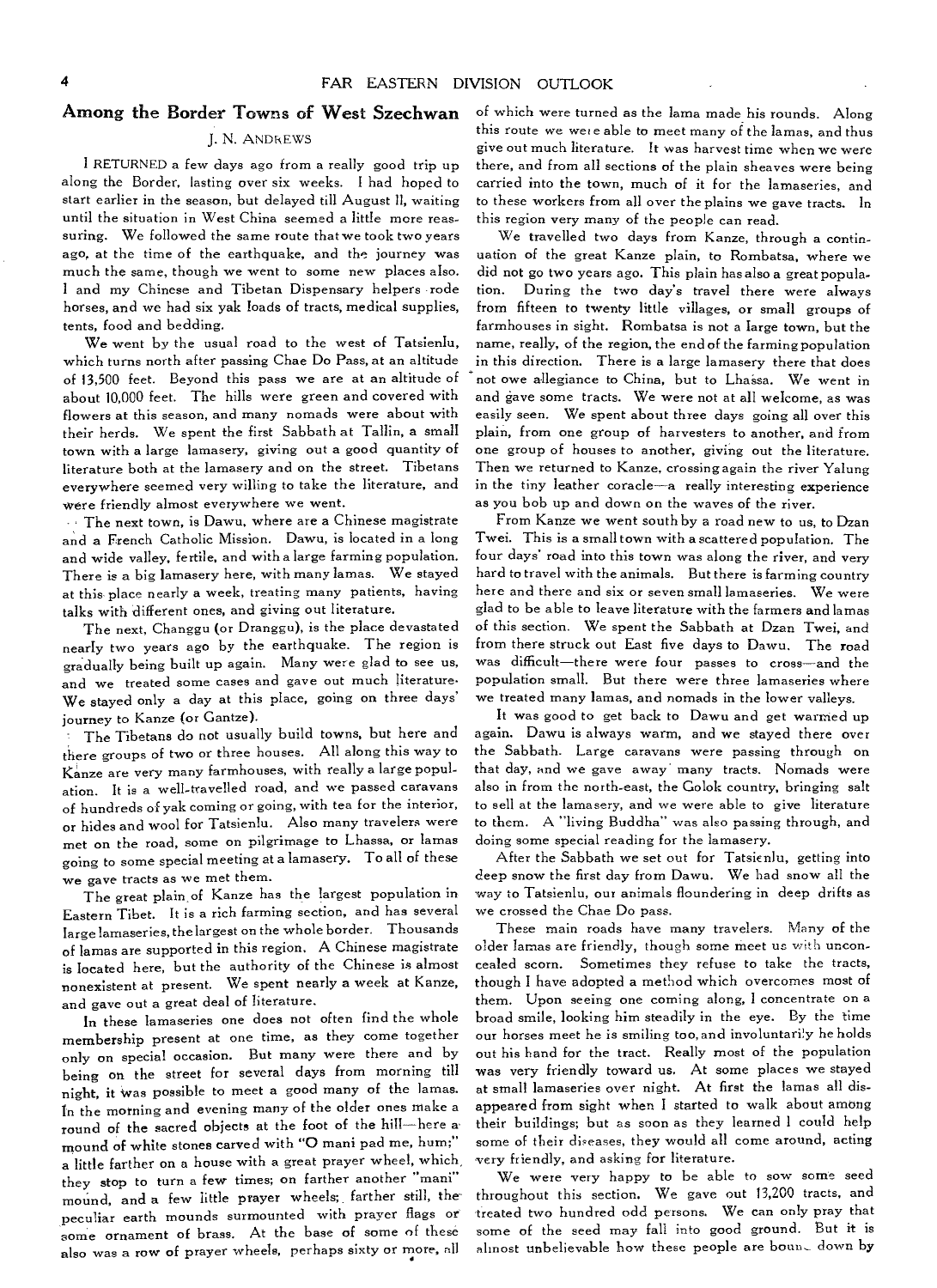their superstitions. They consider the lamas practically as gods. Before one who is considered a "big" lama, the people will grovel in the dirt. Above Kanze we passed a man who was measuring his length on the ground in a pilgrimage to Lhasa. A little distance which we had made in two days he had been two months in covering. But in this journey he had accumulated a great store of merit in the eyes of these simple people. We watched a group of women prostrating themselves again and again before *him,*  as he stopped to rest in his weary journey, and asking him for his blessing. Surely the Lord must work in a special way for these poor people, to save some of them for his kingdom.

## **The Message in Peking and the Chihli Province**

#### W. J. HARRIS

THERE has probably never been a time when so many people were looking toward Peking as to-day. News from Peking is being carried by news agencies all over the world. All eyes are watching, all ears listening. The decisions arrived at are known in every land within a few hours.

It is well and proper that Peking should hold our attention at the present time. And while we are studying political events, let us also take note of the work of the third angel's message in this great center. To the believers in present truth, its trials and its triumphs are far more important than the events connected with the Customs Conference, freighted with far greater consequences, and bound up with even greater hopes and aspirations.

Until recently we have been conducting work in fixed centers in Peking, and one in the nearby port city of Tientsin. Now we have moved to a new location, Kalgan, a city on the border of Mongolia, where we believe a large work is opening up. Kalgan is at present the headquarters of Marshall Feng Yu Hsiang, "China's Christian General." There is every indication that the work General Feng has done has led to an excellent opening for our work. We have a well-appointed chapel in this ancient city. Soon we shall conduct the first evangelistic campaign, the first preaching of the third angel's message, in this frontier city.

One of our most promising stations is that of Tientsin. The believers here have been very active in doing home missionary work, having during the pad twelve months sold some 100,000 Bible portions. Last spring, at the time of the Union meeting, a group of believers and interested ones from this chapel travelled by foot a distance of eighty miles, selling literature and scattering tracts all the way from Tientsin to Peking. At the close of the meeting they returned the same way—drawing a heavy cart loaded with Bible portions, tracts and papers, and distributing them as they went.

We are now conducting a special evangelistic effort in one of our Peking chapels. The interest has continued right along. An important part of these services is the securing of the names of interested ones, making acquaintances, organizing Bible classes and answering the questions of inquirers. May it not be that this part of the service should receive more emphasis, thus enabling us to reap where otherwise we might only have sown? It has been our experience that efforts spent in inducing persons to remain after the service have been generally well repaid. Thus from these public efforts we are able to organize our Bible classes, and from our Bible classes, our baptismal

*classes.* From the Bible classes this year we organized *four*  baptismal classes, from which thirty-five souls were baptized.

Our courage is good. The work in its various departments is onward. We rejoice that the Lord is blessing His work in this great oriental center. We solicit an interest in your prayers for the work in this province.

#### **Harvest Ingathering in the Japan Union**  V. T. ARMSTRONG

THREE years ago the workers and church members of the Japan Union joined in the first Harvest Ingathering campaign in this field. Not having permission to solicit as is done in other fields, we printed a magazine and sold it for *fifty sen*  a copy. The results of that first year's campaign were such as to encourage us to try again the next year. That first year our goal was 1,500 yen and we reached it. Last year we set the goal at 2,500 yen; this year, at 3,000 yen.

Individual goals were set for each church and company. Reports were sent in at the close of each week, and a summary of the *results* returned to the churches by the mission treasurer.

Our campaign is not yet finished, but we have exceeded our goal. Reports that are coming in lead us to believe that we shall pass the 5,000 yen mark this year. Our workers are finding better ways of working, and the people are becoming educated to give.

Pastor Strahle has been with us for the greater part of the campaign, and his help has been greatly appreciated. All have worked hard to make the campaign a success. Teachers and students joined in the good work, and they did well. We are glad for all the blessings that have come to us through this campaign, and for the privilege of joining the rest of the world in this endeavor.

#### **Moji, Japan**  T. KAJIYAMA

THIS year has been a very enjoyable one to me and to the Moji church. The first special blessing that came was the series of meetings in the spring. Then came Big Week, then the tent effort in August, and next the Harvesting Ingathering campaign. Five have been baptized this year thus far in Moji. At present I have many who are studying with me and some of these I believe will soon be ready for baptism.

A call has come from interested people in Fukuoka, and I have been going there once a month. I once labored in that city and have a great interest in that place. One young lady, the sister of the chief of police in that city, is very earnestly studying with me. She has already begun to keep the Sabbath. A cloth merchant and his wife and the brother-in-law of this man are also studying. One lady, who is the wife of the principal of a middle school, has started studies again. She has studied our truth before, and is much interested at this time.

Our members are of good courage and daily growing in strength. Pray for us that the work may continue to grow.

LAMPS do not talk, but they do shine. A lighthouse sounds no drum, it beats no gong, and yet far over the waters its friendly spark is seen by the mariner. So let your actions shine out your religion. Let the main sermon of your life be illustrated by all your conduct *—Spurgeon.*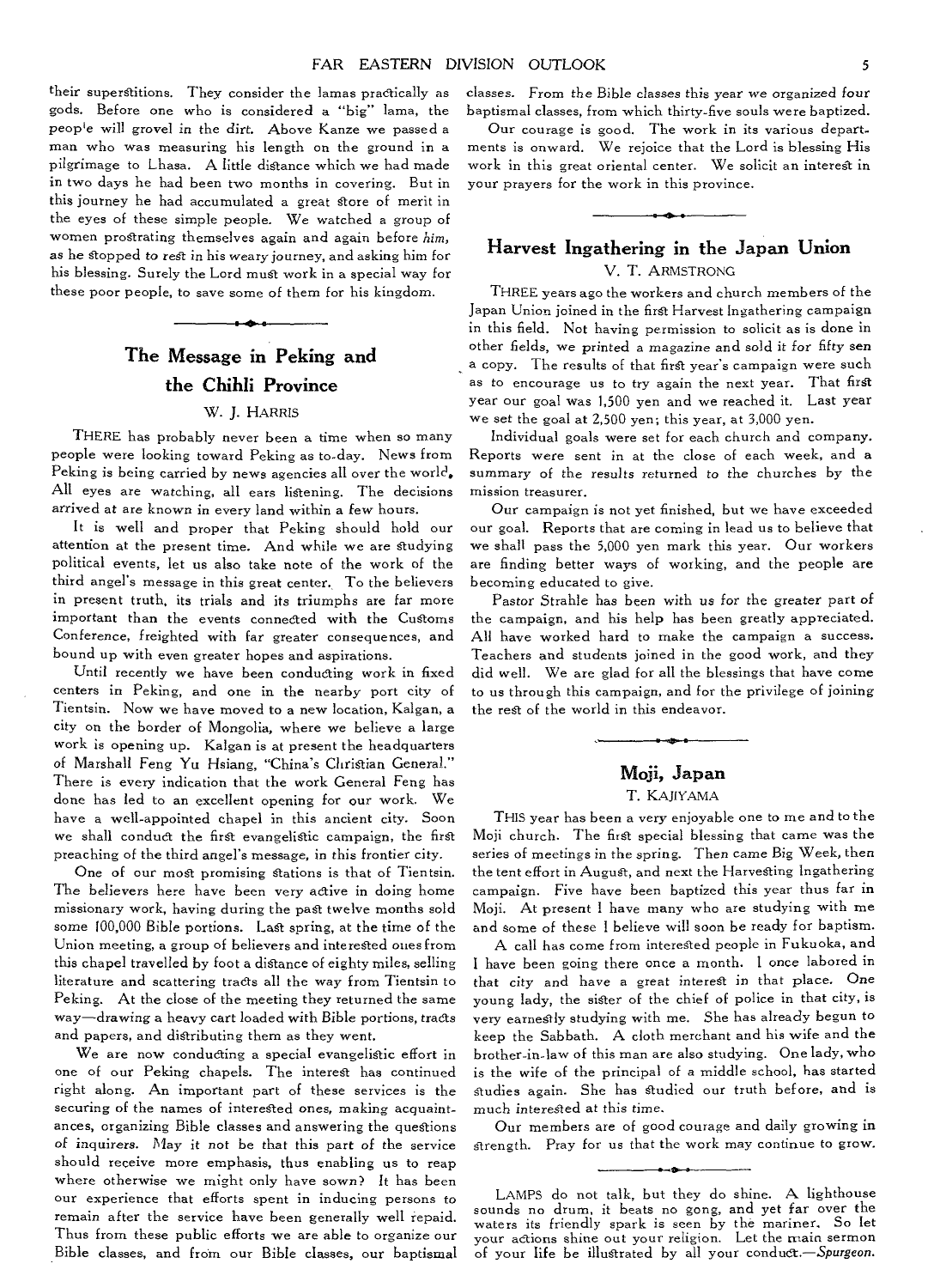#### **From Pastor C. E. Weaks, of the European Division**

IN a communication written from Berne, Switzerland, October 8, Pastor C. E. Weaks, secretary of the publishing department of the European Division, tells of Harvest Ingathering work in their great field. To quote:

"The Harvest Ingathering work is now in full swing in the European Division, and the goal that has been set is \$180,000 gold. I have just been over in the British field. They have a goal over there of £7,500, which is rather large for a field with a limited membership such as they have in the British Isles. Much of their money is coming in through very small gifts. They do much of their work with small tin containers which they carry to the homes of the people and collect sums from one penny upward. It is surprising the number of one-penny contributions they get. Of course, they do not leave a large paper with the one-penny contributors. They have gotten out small papers which they leave at such places. In fact, their main paper is very small compared with what is used in the Far East. But they get money, and are certainly very enthusiastic in doing their part.

"Our work is going forward encouragingly in Europe, and we are very hopeful of reaching our goal of one million dollars in sales of our colporteurs during the present year (1925). We hope that the output of our publishing houses will be at least a million and a half dollars. Europe is an interesting field, and in some ways complications are greater than they are in the Far East, because of the many national prejudices. Europe is certainly a conglomeration of languages and nationalities.

"How I wish our Chinese friends could drop in and see us in our quarters here in Switzerland. We have a cozy three-roomed flat, and are very comfortable."

#### **Evangelistic Efforts in Korea**

#### HAROLD BASS

During this fall I have engaged in two small tent efforts, and the results have convinced me that if we foreigners will take our Bibles under our arms and go into the homes of these people and study and pray with them, we can accomplish wonders in soul-saving, and can lead our native workers into fields of fruitful service. Last week I went to Hamhung to help in a tent effort. I found the workers discouraged. The people, they said, were as hard as flint. Several tent meetings had been held there with no results not even a single believer to form the nucleus of a church. A few days before I had been reading about Moses striking the rock, and the thought was still in my mind. You can't find anything harder than a rock; but Moses struck by faith and the waters *gushed.* 

The workers asked me to take the remaining half dozen meetings. During the day time we went from home to home, holding Bible studies with the people and seeking to win their hearts. In the evenings I preached of salvation, and judgment, and God's coming kingdom. We felt that God was with us. Night by night the crowd grew. In five days there were one hundred decisions for Christ, and thirty-five adults out to our Sabbath services. I do not mean that all these hundred are Seventh-day Adventists, but they want to study the truth further, and have felt the working of the Spirit of God in their hearts.

Leading Korean Christians there came and shook my hand, saying that they were thankful for the deep work of grace which had been done for their town. What we preached and taught was the subject of discussion everywhere. I know that God worked with us, and I believe we shall have a nice church in Hamhung. In another place where we held a short effort there are now twenty new believers.

I am sure if we would do more of this kind of work, going to these people with joy on our faces and love in our hearts, we could have a thousand souls this year. Such efforts give our native brethren a new vision. They need to realize that this truth can be made so luring, so vital, and can be so fired by the zeal and love of the speaker as to pierce its way into hard hearts and stir whole communities.

#### **Sianfu**

#### W. E. GILLIS

SIANFU, one of the oldest and most interesting of the cities of China, and many times the capital of the nation, has figured more or less in all those movements, military and religious, which have greatly affected the welfare of the Chinese people.

It was in Sianfu that some of the dispersed of Israel first took up their abode among the "sons of Han."

It was in Sianfu that one emperor saw by night a great light in the palace grounds, which sign, after studying certain books, he decided was the sign of the "Great Saint who was to appear in the West." Upon ascertaining that the prophecy was for his own time, he immediately sent forth a band of inquirers to learn of the true religion. These seekers for light, losing their way, wandered south into India, where they met the disciples of Buddhism teaching the incarnation of Buddha, whom they mistook for the Teacher they were seeking. Thus was Buddhism instead of Christianity introduced into China; and at Sianfu was erected the first Buddhist temple in China, known as the *"Bei Ma Ssu,"* so named because the missionaries of Buddhism entered the capital riding upon white horses.

But China was not left without a witness to Christianity even in that early age. In Colossians 1:6,23 Paul declares that in his day the gospel had already been preached in all the world. In Sianfu we find this Statement substantiated by the famous "Thomas Tablet," which bears the likeness of Thomas the apostle of our Lord. There is little doubt that this once doubting disciple, coming by way of India, bore witness to our Lord's life and crucifixion in this ancient capital city of China.

It was also in Sianfu where 600 years later the Nestorians again brought the gospel of salvation to China. These early Christian missionaries secured the co-operation of the emperor, and by his influence and assistance obtained a large following. The world-famed "Nestorian Tablet," which tells the story of their labors and relates the plan of salvation from creation to the intercession of Christ in Heaven, may be seen by any one who visits the city of Sianfu.

And now again, after another thousand years have passed, that early call for light made by the emperor nearly two thousand years ago, has been heard and answered. In our own day, after the Empire has fallen and the dangers of a state religion have passed away, the Lord has seen fit to plant His truth, as found in the three angels' messages, in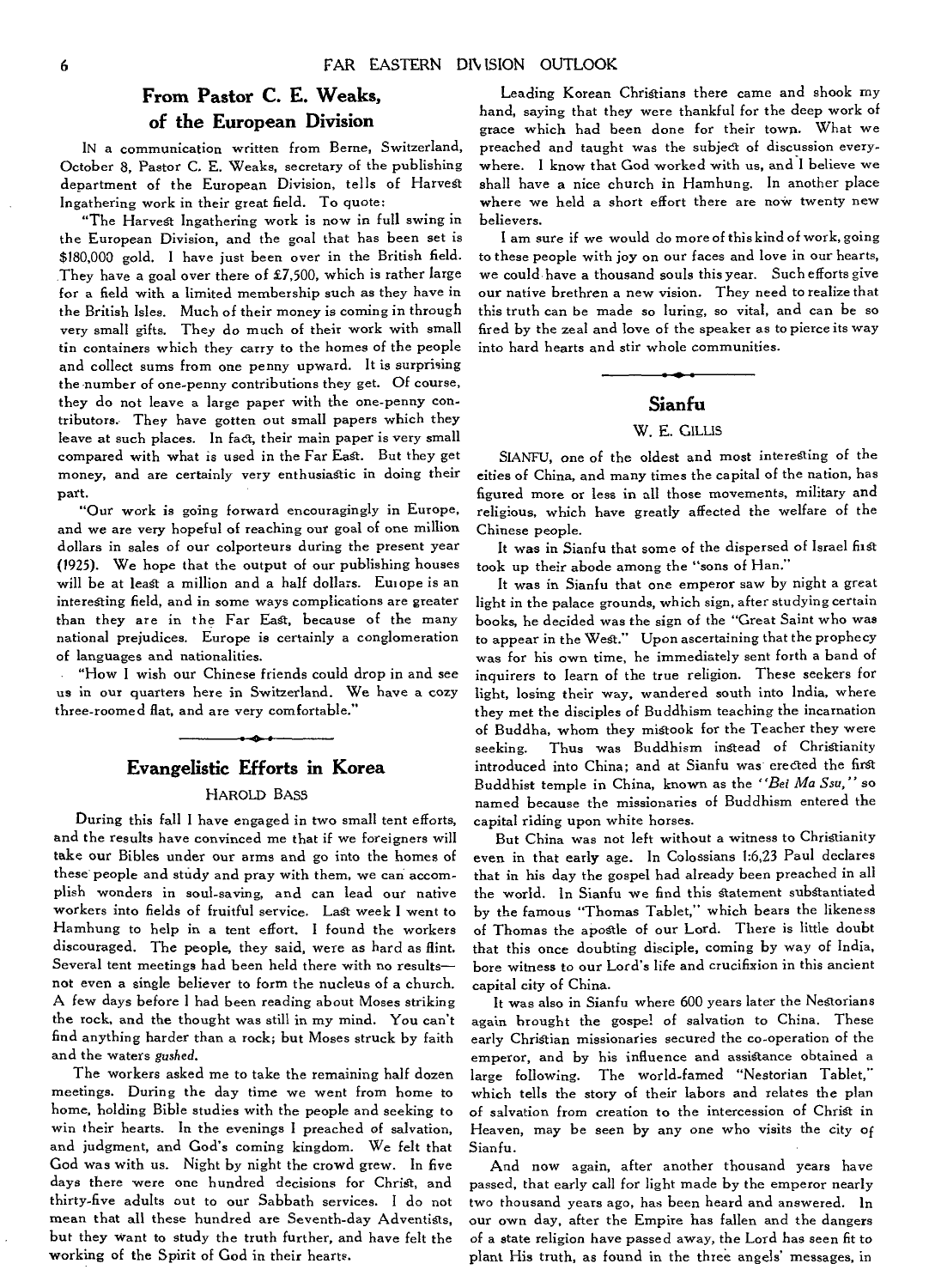this ancient city of China. Surely the Lord has in mind great possibilities for the future of His work in that place. As we realize that the failure of the Nestorians to establish Christianity permanently in China came through depending upon and seeking the favor of the Emperor for its propagation, we recognize the wisdom of God in causing the seeming *defeat* of past ages to redound to His glory and the safety of His church. Our dependence is not now upon Emperors, but upon the King of kings.

The natural resources of the province of Shensi are beyond all estimate. The great *loess* plain which covers a large portion of the province is very fertile, and the soil in many places is fifty or more feet in depth. The mountains contain coal in great quantities, very little of which has been mined. It is said by many that these mountains also contain good deposits of gold, silver and iron, none of which thus far have been touched. Already oil wells are in operation north of the river. The agricultural possibilities of the province have been largely unknown on account of the frequency of droughts, but these are gradually being overcome by the strong irrigation project which is being carried forward under foreign direction in the northern part of the province. Shensi also produces lime and granite in unlimited quantities.

The railroad now under construction will pass through Sianfu, and from there branch lines are being planned to coal fields and other places where the natural resources of the province may be utilized. Military leaders all realize that the future possibilities of Shensi are greater than the ordinary, and for this reason the province for some years has been in a continual state of warfare and rivalry for supremacy among the leaders. One year of peace would be sufficient to extend the railroad to the city of Sianfu.

With a native force of workers consisting of only one missionary, two church school teachers, one field man and four colporteurs, the burden of our prayer is that God may help us to find consecrated workers to take advantage of the calls for light which come to us from time to time, and to help answer the purpose for which God has sent us to labor in this our "Province of Opportunity."

#### **An Itinerary in Kweichow, Szechwan**

#### **M.** C. WARREN

FOR over a year calls have been coming from Kweichow from men interested in the second coming of Christ and the Sabbath, asking that some one be sent to teach them the truths concerning these questions. Finally the way opened for me to make a visit to this part of the field. I left home October 27, my itinerating outfit consisting of four loads, a cook, a horse and a horse coolie. Five days previous three workers, Evangelist Wang An Hsi, and two canvassers, Li Wan Chuen and Ih Sen Mo, had started *for* Kikiang, where they were to canvass until I overtook them.

We reached the inn at Hwang Gwo Ya about 7:30 that night. The usual crowd gathered about the door of my room, interested in watching me get ready for the night. It was but a short time before I found opportunity to speak of the gospel. Mei, the cook, brought in my evening meal of eggs, and *as I* sat down on the bed to eat, I selected the most hopeful looking man from the crowd, and invited him to come and sit on the bed opposite so that I could talk to him while I ate,—an attention which he seemed to appreciate.

I soon learned that this man, Hsu Dzi Ho, is a soldier in the service of the local guard, and was protecting that portion of the road from robbers. He had, moreover, learned of the gospel at our chapel in Omei. He took a deep interest in what I told him of the second coming of Christ, and before our conversation ended he took his stand, in the presence of all the crowd, to be a Christian and to begin to get ready for the coming of the Lord. Later he introduced me to three others who expressed their desire to live a new life. After conversation and prayer with these men, we separated, and I began to prepare for bed. But at ten o'clock Mr. Hsu came in again. "I have found another of my friends," he said, "who wants to be a Christian. I want you to write down his name, and to pray for him." Half an hour later he returned once more, with a fifth man, making the same request.

The next morning I found Mr. Hsu and one other of these *men* waiting for me at the inn door, and when a little later I left Hwang Gwo Ya and set out for the next village, these men escorted me a long way on the road.

From Hwang Gwo Ya to Gin Wo Dien, is a distance of sixty-five *li,* which we made that day. During the forenoon we Stopped to rest at Lu Go Tsang, a village where Evangelist Wang and the two canvassers had had a hard experience. They reached there in the afternoon, and after securing a place in the inn, went out to take subscriptions for the *Signs.* That evening a messenger called at their room saying that the official wished to see them. They went, and soon found themselves surrounded with heavilyarmed soldiers and others. The men were accused of being traitors to their country in joining up with a foreign religion. They tried to defend their faith, but the official and soldiers would not listen to either reason or arguments. They were forced to face these angry men until almost midnight. Finally the official threatened to turn them over to the soldiers *for* execution. But when lh Sen Mo told the official that he had been a soldier for ten odd years and that he was not afraid to die, the official changed his attitude, and the affair ended.

We ate dinner that day at the village, Gai Si Tsang, where we have some believers, and reached Gin Wo Dien at 4 p.m. where we put up for the night.

The next day we traveled eighty-five *li* through heavy rain. The country through which we passed was the most beautiful, it seems to me, of any in all this section of the province. In great contrast is the filth of the dirty villages. One *cannot* help thinking *of* the work that might be accomplished if we had but one family of believers stationed in each of these villages. What might not be done in leading these people to clean up their homes, and to live helpful Christian lives, winning their living in an honest way. How bright their lives might become in contrast with the darkness and degradation of these temples, this idol worship, these opium dens.

We put up that night at dark at Hao Fang Chang, thirty *li* short of Kikiang, where we were to meet our workers; and the next morning, Friday, we covered the distance before the rain set in again. We found the anti-Christian feeling strong at Kikiang. Our men had been unable to take any subscriptions from the school men on this account,

We spent the Sabbath at Kikiang. Our Sabbath school membership numbered eleven, and there were many visitors. In the prayer at the close of Sabbath school it was prayed that we might be led to meet any whose hearts might be open to *instruction.* We had scarcely finished praying when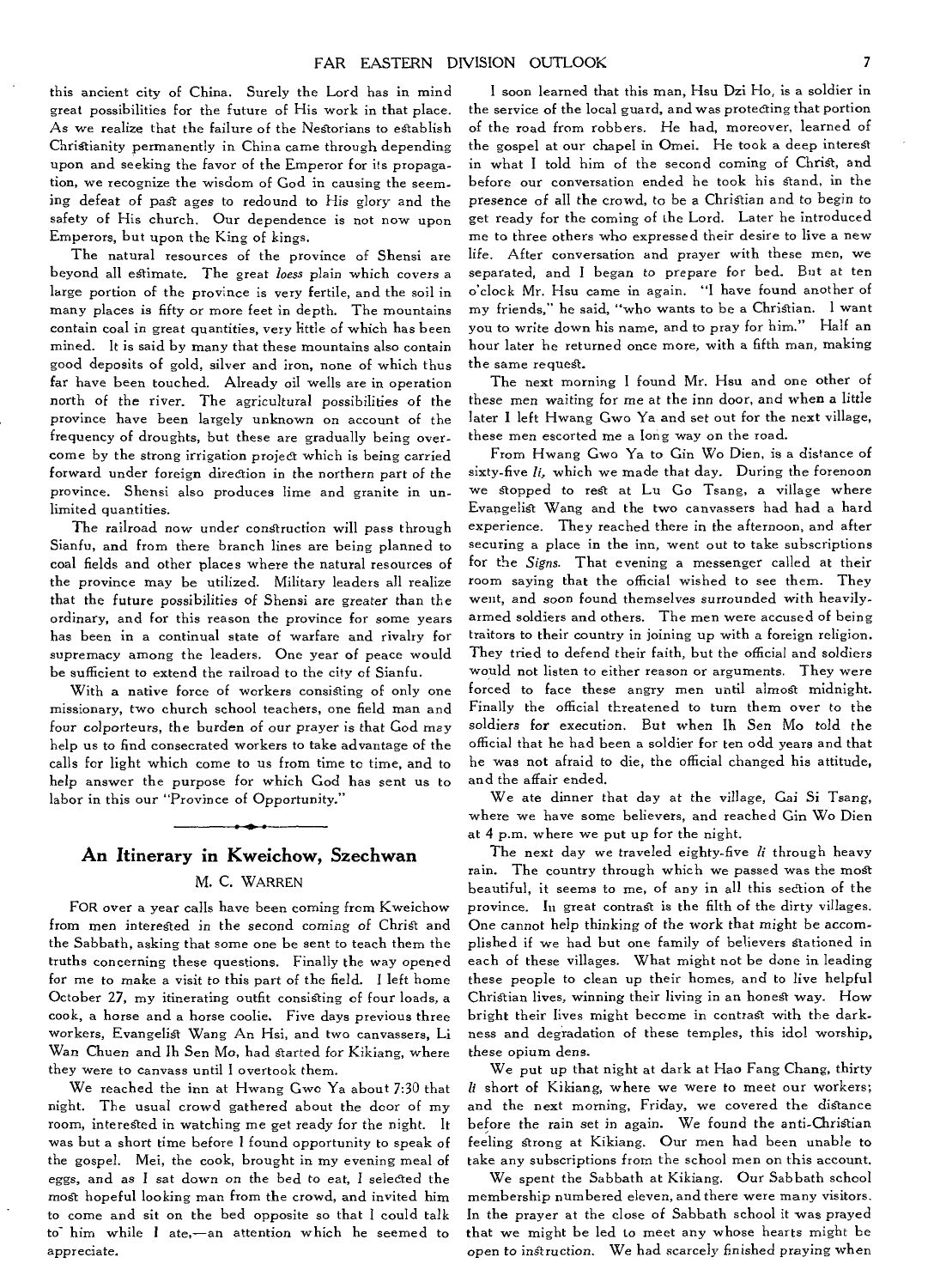a messenger announced that Pastor Paul Dzen, a man with whom I had had correspondence several years ago, and to whom I had sent literature, would like to meet us at a certain tea shop. We took our Bibles and went to the tea shop, but finding it not a good place for study, we invited him to our inn, and studied with him until late into the afternoon. That evening I started a verse-by-verse study of the book of Revelation with the workers.

Kweichow is called the "Switzerland of China." The country is very mountainous. That night, preparatory for next day's journey we weighed up our loads, and made an extra load, giving us six carriers instead of five. These loads would gradually be reduced as the food was used and literature distributed. It took until eleven that night to arrange the loads, and we were up at four the next morning in order to get an early start for the ninety */i* before us, most of which was mountain climbing. We held several preaching services during the day.

At a place 45 *li* from Kikiang I called the attention of the workers to a sacred tree worshipped by many travelers. We got out some tracts to post up here, and found an old man very willing to help us. We spoke to him of the true God and His worship, and he seemed not only willing but anxious to learn the way. We had a good visit with him, and before leaving we ail knelt down not far from the sacred tree and prayed for this new inquirer. We could not spend much time with him, but he gave us his promise that he would go to our chapel in Chungking. His last words to us as we started on the road were: "May I bring some others when I come to learn?"

There are thousands of honest souls hidden away among these Szechwan mountains. May the Lord raise up workers and send them forth into this great harvest field.

#### **Batakland, Sumatra**

#### THEO. D. MANULLANG

ALTHOUGH we are not at liberty to preach the truth with the same freedom as in other places, the kingdom of God is not limited, and the gospel of the kingdom is spreading through Batakland, and especially in Tapanoeli.

In Hoeta Kima, a township named after Brother Kime, we have a school of some 120 pupils who are studying English and Malay. In addition to the families of Brother G. B. Youngberg and the writer, there are forty who honor present truth and keep the Sabbath here.

About a mile from Sipogoe Brother Soelaga N. Siregar is holding weekly services in the home of his parents, and frequently these meetings are attended by over seventy-five persons. About five miles from Sipogoe is the small village of Ronthitan, where some thirty members meet every Sabbath in the home of Brother S. Ritonga. Thus in spite of the prohibition to preach publicly, this brother is able to teach the truth to others. At Boenga Bondar our brethren have met much opposition, yet in spite of difficulties already two families have decided to leave the world and join the remnant people.

At Padang Sidempoean Brother S. B. Manggoejang is working as a colporteur evangelist; and it is our hope that he may give the light of truth to the people in this place. One effective way in which he may be helped to accomplish this is for our brethren elsewhere in Malaysia to send him tracts in the Malay and Batak languages for free distribution. "Cast thy bread upon the waters, for thou shalt find it after n any days." Eccl. 11. 1.

Simantaniari, village of the sun, is located in the center of a large area where there are hundreds of villages. It is situated on the crest of a hill, and as its name signifies, the light for today is shining out over. the country round, through the faithfulness of a young man, Gideon Sinaga, who, although persecuted by his relatives, is faithfully proclaiming the truth.

At Pansoerbatie Brother Elieser Heetapea is living as a representative of this message. From a drunkard and brawler, a gambler and an open sinner he has become a true follower of the meek and lowly Jesus. He is living a new life in Christ Jesus.

Should you have tracts in Malay or Batak, or Sabbath school picture rolls, send them to us. May you hear the cry from Macedonia, "Come over and help us."

#### **News Notes**. **from Japan**

#### V. T. ARMSTRONG

Pastor Miyake baptized a man and his wife at Sapporo during his recent trip to Hokkaido. The man is a newspaper reporter but is finding time to do considerable home missionary work. The literature sales in Hokkaido are four times what they were last year. Brother Ishikawa, another new member in Sapporo, has been faithfully canvassing for some months. We rejoice to see the work strengthen in that district.

The Harvest Ingathering fund is still growing. When all reports are in we believe the 5,000 yen mark will have been passed. Word has come from America that all the 11,000 Ingathering papers we shipped to them have been used.

The enrollment of the Training School is increasing. As work is provided, new students are entering the school. At present the carpentry department of the school is affording work to several. The department has just taken the contract for the finishing work on a large dwelling house. Last week a fine Holstein cow and calf were officially enrolled and have entered upon their duties. They give promise of doing their full share toward making the school a success.

At the close of the third quarter our field shows a gain in tithe and offerings over the same period of last year. In literature sales we are slightly ahead of last year. Our goal of \$19,000 gold is the highest Japan has ever had for literature sales. We shall no doubt exceed last year's sales by a good gain, and we hope to reach our goal before twelve o'clock P. M. December 31. Our export sales for nine months of this year exceed the total export sales for all of 1924. The above figures are for sales within our own territory.

A cheering telegram has just been received. "Arriving Australia Thursday morning. (Signed) Powers." This adds another family to our force in Japan. Two years ago Japan had five foreign families in the field. The arrival of Brother and Sister Powers brings the number up to ten at the present time, and Pastor Nelson will be returning next summer. This additional help is greatly appreciated by the field. Remember the workers in Japan, that with this increase in the number of workers there may also be a large increase in souls won to the truth.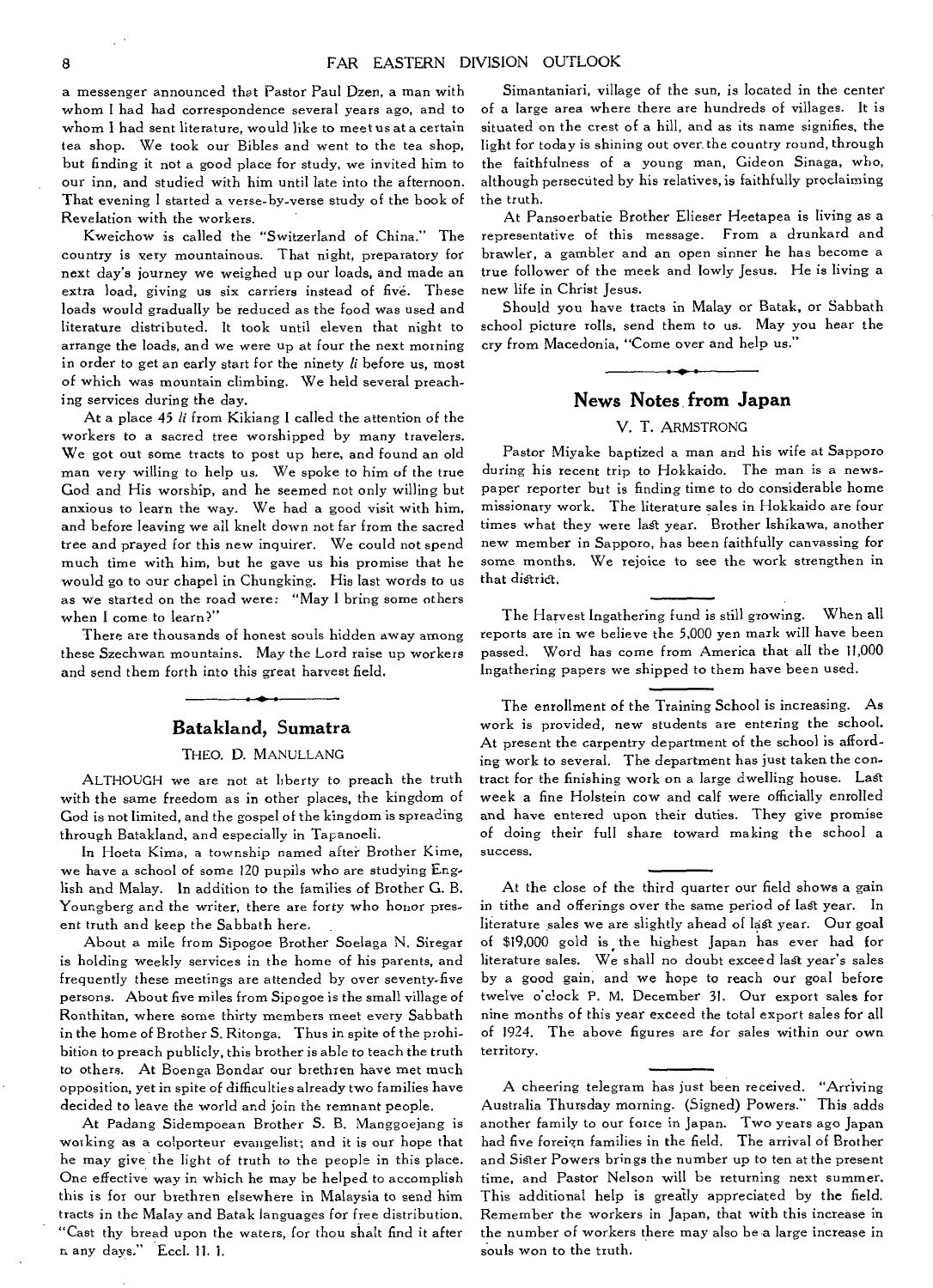#### Why Aren't We Winning More Souls?

#### J. J. STRAHLE

In recent observations, both in. Japan and Korea, a careful study was made of the methods of winning souls to Christ. In these days of modernism (in the Far East as well as the West), mission workers are grasping at every conceivable method that they may win men to Christ. To gain this end some denominations have gone to great expense building up large schools and hospitals. Just now various denominational leaders are lamenting the fact that too much emphasis has been given to the schools, while personal evangelism has been neglected.

The personal element is emphasized in Matthew 11:1. This is Christ's method of reaching men. We found in our contact with believers andworkers that those who are most successful in winning souls to God follow the example of Christ, winning them one by one. In some fields one cannot get the people to attend meetings until they have been visited personally and their friendship has been gained. The workers and laymen use literature as an avenue of approach. This is the key to the locked door. Once the worker is inside the home friendship is easily won, and an invitation is often extended to the worker to come again.

Pastor Koch, a German missionary laboring in Tokyo, is following the above method, and is very successful in winning friends to the truth. When I was at his home a number of Japanese came to him for studies. Pastor Koch said to me, "Brother Strahle, it is personal evangelism that does this work for us. And I am so very thankful for our literature, that enables me to get into the homes of the people and gain their friendship." This brother has a regular time for visiting, and a regular time for giving studies.

Such efforts are bound to bring results. We need to go back to Christ's method of winning souls. Then we shall see a greater number won to the kingdom of God.

## The Anti-Opium Special Campaign

#### The Anti-Opium Special

#### W. P. HENDERSON

The Anti-Opium Special of the Chinese *Signs* has made an unprecedented opening for reaching men of influence with our literature. God has abundantly blessed in making it possible to meet the chief men of the nation. And from all parts of the field come letters telling of a larger circulation than has ever been experienced before.

As told in an earlier writing, it was my privilege to work with Brother Brewer in Peking in meeting the Chief Executive, all but two of the ,ministers of the cabinet, and many others of high rank, resulting in the placing of twenty thousand copies of the Special in about ten days. Some of these men gave us introductions to other high officials. Among those introduced were five governors, one ex•president, one of the marshals of the army, and the directors of the sixteen government railways of China.

While I made a trip to the Publishing House for a few days, Brother Brewer put in the week following up some of these introductions, and worked among the bankers of Peking, placing ten thousand copies of the magazine.

One of the introductions was to the Tupan (military governor) of Kiangsu at Nanking. Brother John Oss, Brother Doolittle and I visited this man and when he had signed for one thousand copies he had his secretary telephone to the civil governor saying that we would visit him. This gave us an opening, and the civil governor also signed for one thousand copies. One other signature for one thousand copies from a Rear Admiral, and three orders for smaller amounts brought the total to three thousand five hundred copies for the day.

Brother Brewer and I had arranged to meet in Tientsin to use the introductions to Ex-President Li Yuan Hung, Tupan Li Chung Lin, and two of the railway directors. The former president was a very interesting man, and signed for three thousand copies. A visit to the Yamen of the Tupan brought his signature for one thousand copies and that of the lieutenant governor for five hundred copies, making this the best day in total sales, and also the largest single order. Four and a half days' work resulted in placing thirteen thousand three hundred fifty copies of the magazine in Tientsin, and the \$1,335 was all collected.

Among the interesting men called on was the former Emperor. While we failed to meet him personally, through his secretary we succeeded in getting him to take one thousand copies, and at his home we met the former prime minister of the old regime, who also placed his order. It was interest. ing to see the former prime minister still following the old custom of wearing a cue.

There still remain introductions to Marshall Feng Yu Hsiang, to the governor of Siu Yuan, and to the governor of Shansi. Chinese vises for our passports, before traveling farther north, require a stop-over in Peking. The introductions to Marshall Feng Yu Hsiang and to the governor of Siu Yuan are from the Mongolian Prince and contain a request that these officials introduce us farther on. Our hope is to place some copies of the magazine across the Mongolian border, trusting it may lead to opening work in this unentered field.

#### In Manchuria

#### A. A. ESTEB

"THANKS be unto God who always leadeth us forth in triumph in Christ and maketh manifest the savor of His knowledge in every place."

We worked in Harbin with the Anti-Opium Special for three days, with a total of 5,300 copies sold, and cash in hand. One day we sold 2,400 copies. Up to that time that was our big day. Mr. Wang, our tract society secretary, has worked with me, and Brother Cossentine helped us a few days in Mukden. But we had not before reached such a high figure for one day's work. Then when we were ready to go to Tsitsihar we received information from the publishing house that 4,500 copies had been sold in one day in Tientsin. I rejoiced over such success, and determined that if God could use others to thus scatter the blessed truth-filled literature, He could use me also; and we rededicated ourselves to the Master for greater service.

In our first day at Tsitsihar we received orders for 4,600 copies. Now, in five days of work, we have sold 10,500 copies, and have every cent in hand.

#### Soliciting Among the "Reds" in Canton

"THERE is fighting on all sides of Canton, and now again in Kwangsi," Brother Milne writes. "Rumors were to the, effect that the Anti-Reds were gaining the victory, that there was to be a blockade of Canton, and that two weeks would bring a change of government. But the time has passed, and the 'Reds' have not yielded yet.

"Under these circumstances we are doing the best we can, and the Lord is blessing us wonderfully. Chan Po Lo and 1 have been soliciting "Red" officials, and they received us cordially. Nearly every one visited has ordered a thousand copies of the Anti-Opium Special, some two thousand, and one ordered three thousand. Our orders total thirty-two thousand to date, and we have received the money for most of them. We are confident that we shall have another ten thousand ordered by the close of this week."